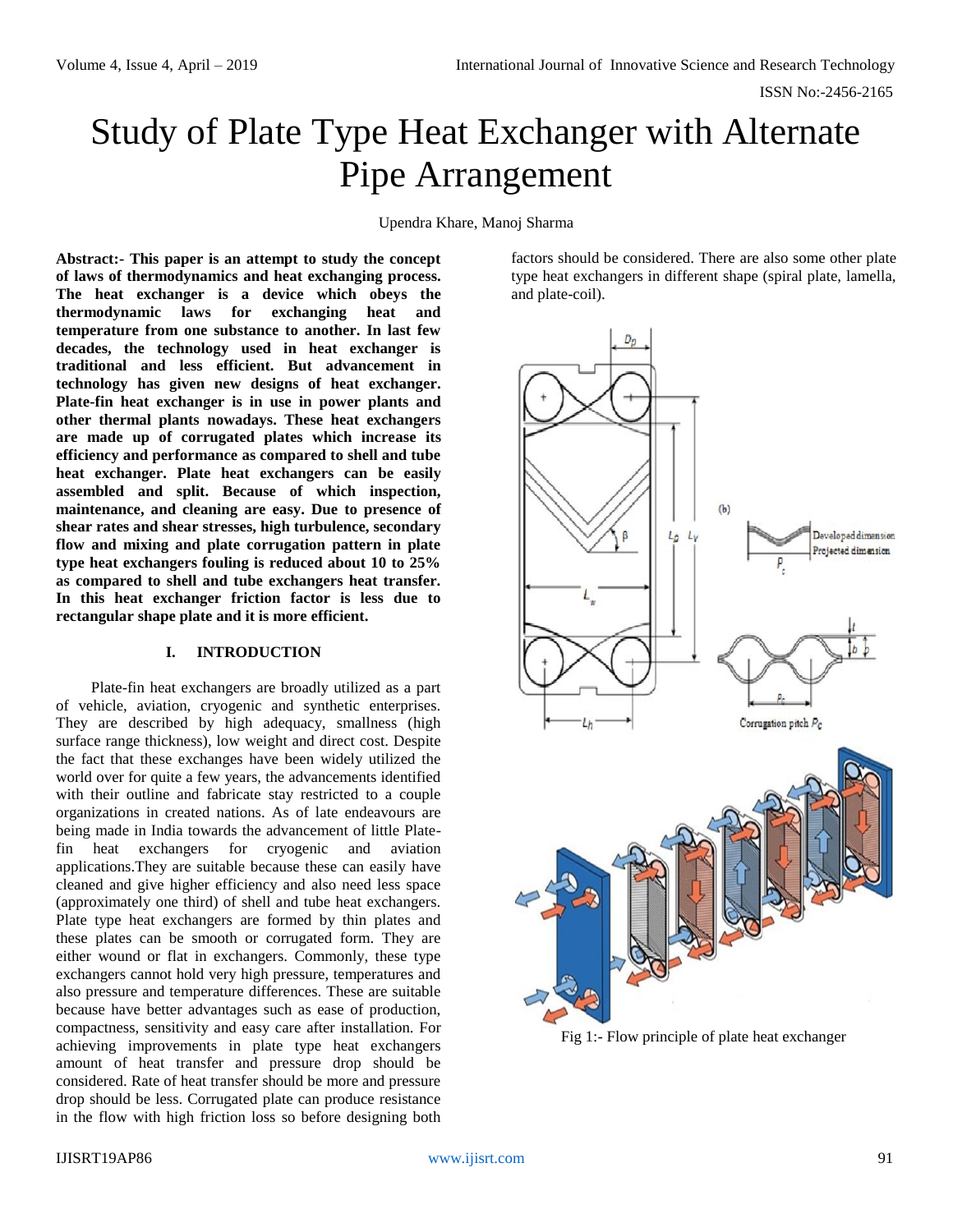ISSN No:-2456-2165

# **II. ADVANTAGES AND LIMITATIONS OF PLATE HEAT EXCHANGERS**

There are some following advantages of plate heat exchangers; these can be easily participated into their individual components for cleaning, inspection and maintenance. In this heat exchangers, very high heat transfer coefficients are gained and this was succeeded by breakup and reattachment of boundary layers, swirl or vortex flow generation, and small hydraulic diameter flow passages. For the plate heat exchangers surface area which is required is one half to one third to shell and tube exchangers. Plate type heat exchangers need less space as compared to other type exchangers. Gross weight of plate heat exchanger is almost one-sixth of shell and tube exchangers. Leakage does not take place until holes would not be developed.

Plates and gaskets are cause of some inherent limitations in the plate heat exchangers. Maximum pressure handling capacity of plate heat exchanger is almost 3MPa gauge or 435 psi but practically it works on 1.0MPa or 150 psi. Materials of gasket limit the use of plate heat exchangers in highly corrosive applications. Maximum operating temperature is almost 2608C or 5008F but in practically it works below 1508C or 3008F for avoiding the use of expensive gasket materials. Tracking the pinhole leaks are very difficult work in the plate heat exchangers. Fluids containing fibrous materials are not perfect for plate heat exchangers. Viscous fluids can be managed, but Due to the extremely viscous fluids maldistribution problem is occurred in cooling. For toxic fluids Plate exchangers are suitable in use. Total surface area of largest unit has almost 2500m<sup>2</sup> or 27000 ft<sup>2</sup>per frame.

#### **III. MAJOR APPLICATIONS**

For milk pasteurization in 1923 firstly plate heat exchanger was discovered. In present time it is used for liquid-liquid heat transfer duties (viscosities up to 10 Pa s). Commonly these are used in dairy, juice, beverage, alcoholic drink, general food processing, and pharmaceutical industries. Plate type heat exchangers are also used in various fields' mostly in industries and also for closed circuit cooling systems of large petrochemical and power plants. For lower density gas to gas operations plate heat exchangers are not suitable.

#### **IV. OTHER TYPES OF PLATE-TYPE HEAT EXCHANGERS**

These are spiral plate, lamella, and plate coil exchangers, and plate fin heat exchangers. Classification according to the construction features



Fig 2:- U- channel ribbed plates and multi louver fin automotive evaporator.

Corrugation depth vs corrugation wavelength plot is given in figure 3. This plot also emphasizes the effect of angles at which fins are assembled.



Figure 3:- Corrugated fin geometries for plate-fin heat exchangers; (a) Plain triangular fin; (b) Plain rectangular fin; (c) Wavy fin; ) d) Offset fin; (e) Multi louver fin ; (f) Perforated fin.

Plate-fin heat exchangers are commonly triangular and rectangular cross section in shape. These can be sandwiched shape between in parallel plate. Flat tube and webs are used with or without introduce for displacing the parting sheet because liquid or phase change liquid flows on the other sides.

For moderate operating pressures {less than about 700KPa gauge (100psi)} plate-fin exchangers are commonly designed. For operating pressure up to about 8300Kpa gauge (1200psi) plate-fin exchangers are commercially available.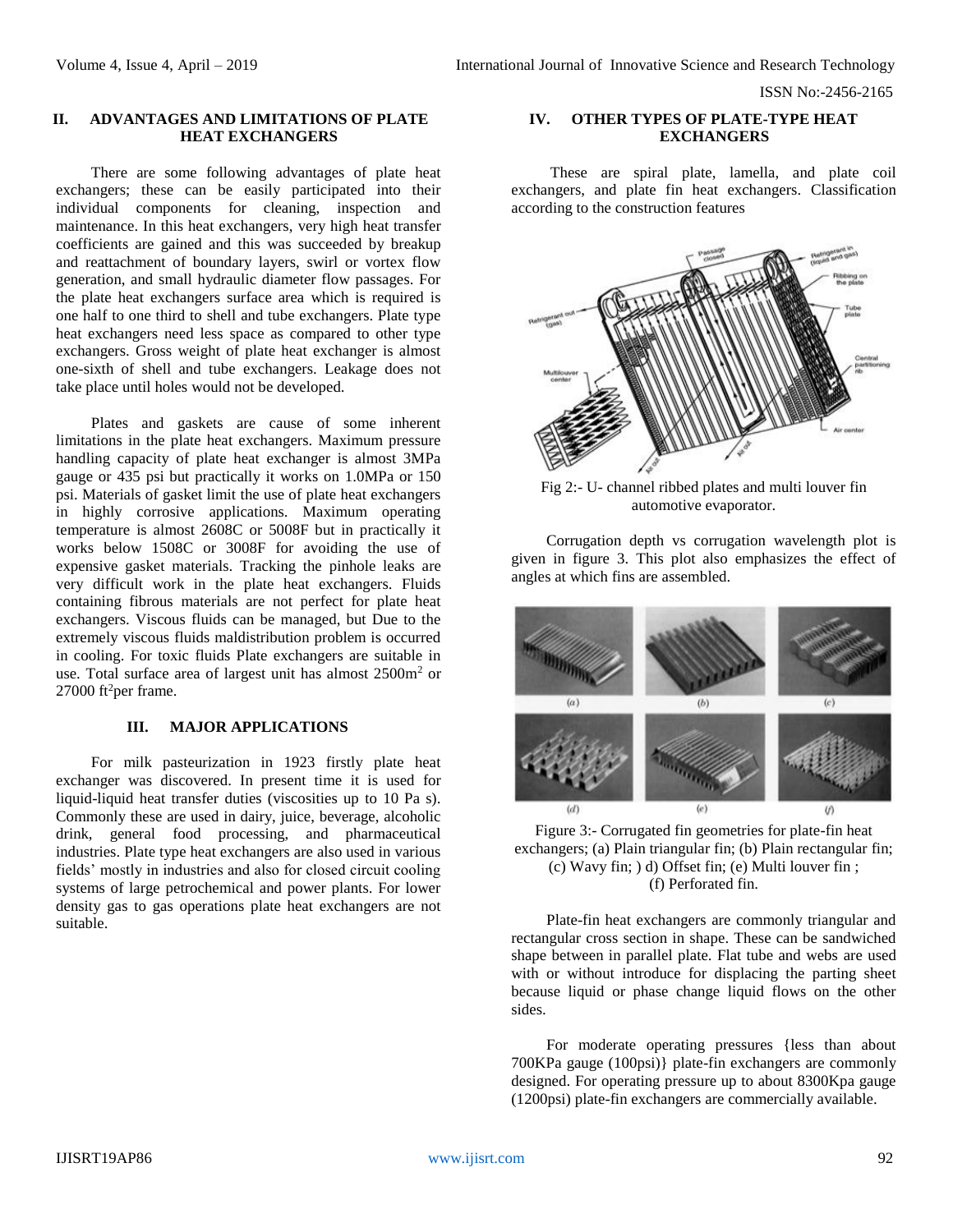ISSN No:-2456-2165

# **V. CALCULATION TOPIC**

*Stepwise Performance Analysis* 

The required heat load can be calculated from the heat balance as  $Orh = 0.14 \times 0.931 \times (35-4) = 4.04$  W  $Orc = 0.14 \times 4.20501 \times (11.34 - 1.5) = 17.378$  W

The effective number of plates is  $N e = Nt - 2 = 20 - 2 = 18$ 

The effective flow length between the vertical ports is Leff  $\approx$  Ly = 27.5 cm

The plate pitch can be determined from Equation, p=Lc/Nt

Where Nt is the total no. of plates  $=50/25 = 2.5$  cm

Mean channel flow gap is given by,  $b = p - t = 25 - 6 = 19$  mm = 1.9 cm

The one channel flow area is, Ach =  $b \times Lw = 1.9 \times 17.5$  = 33.25 cm2 And the single-plate heat transfer area is, A1 =Ae/Ne =

 $1.44/18 = 0.08$  m2

The projected plate area A1p from Equation is,  $A1p = LP.LW = 70 \text{ x } 15 = 600 \text{ cm} 2 = 0.06 \text{ m} 2$ 

The enlargement factor has been specified by the manufacturer, but it can be verified from Equation  $\Phi = A1/A1p = 0.08/0.06=1.33$ The channel hydraulic/equivalent diameter from Equation  $Dh =$  = = 0.02857 m

The number of channels per pass, Ncp, from Equation  $=$  Ncp = = = 10

*Heat Transfer Analysis:*

Mass flow rate per channel is given by  $\text{mch} = 0.014 \text{ Kg/S}$ 

And the mass velocity, Gch:  $Gch = = 4.211 \text{ Kg/m2s}$ 

The hot fluid Reynolds number can be calculated as  $Reh = = 247.76$ 

And the cold fluid Reynolds number can be calculated as  $Rec = = 435.29$ 

The hot fluid heat transfer coefficient, hh, can be obtained by using Equation

From Table , Ch =  $0.3$  and n = 0.663, so the heat transfer coefficient from above Equation can be found as  $Nuh = 0.3(Re)0.663(Pr)1/3( )0.17$ Assuming  $\mu$ b  $\approx \mu$ w  $Nuh = 30.01$  $hh = =$  = 113.085 W/m2K

Cold fluid heat transfer coefficient, hc is determined similarly, Nuh =  $= 0.3(435.29)0.663(9.419 \text{ x } 10-3)1/3 = 3.615$  $hc = = 15.61$  W/m2K For the overall heat transfer coefficient, the clean overall heat transfer coefficient can be found by the Equation is =

 $= 13.71$  W/m2K

The fouled (or service) overall heat transfer coefficient is calculated from Equation  $= 13.693$  W/m2K

The corresponding cleanliness factor is  $CF =$ 

Which is rather low because of the high fouling factor. The actual heat duties for clean and fouled surfaces are  $Qc =$ UcAe $\Delta$ Tm= 13.71 X 1.44 X 9.415 = 185.87 W Qf =  $UfAe\Delta Tm= 13.693 \text{ X} 1.44 \text{ X} 9.415 = 185.644 \text{ W}$ 

The safety factor is  $Cs = = 0.998$  The percent over surface design, from Equation is OS = 100Uc Rft = 100 x 13.71 x 0.0000907

Where Rft = higher fouling resistance  $OS = 12.43$  %

# **VI. MODEL**



Fig 4:- Model of corrupted plate heat exchanger